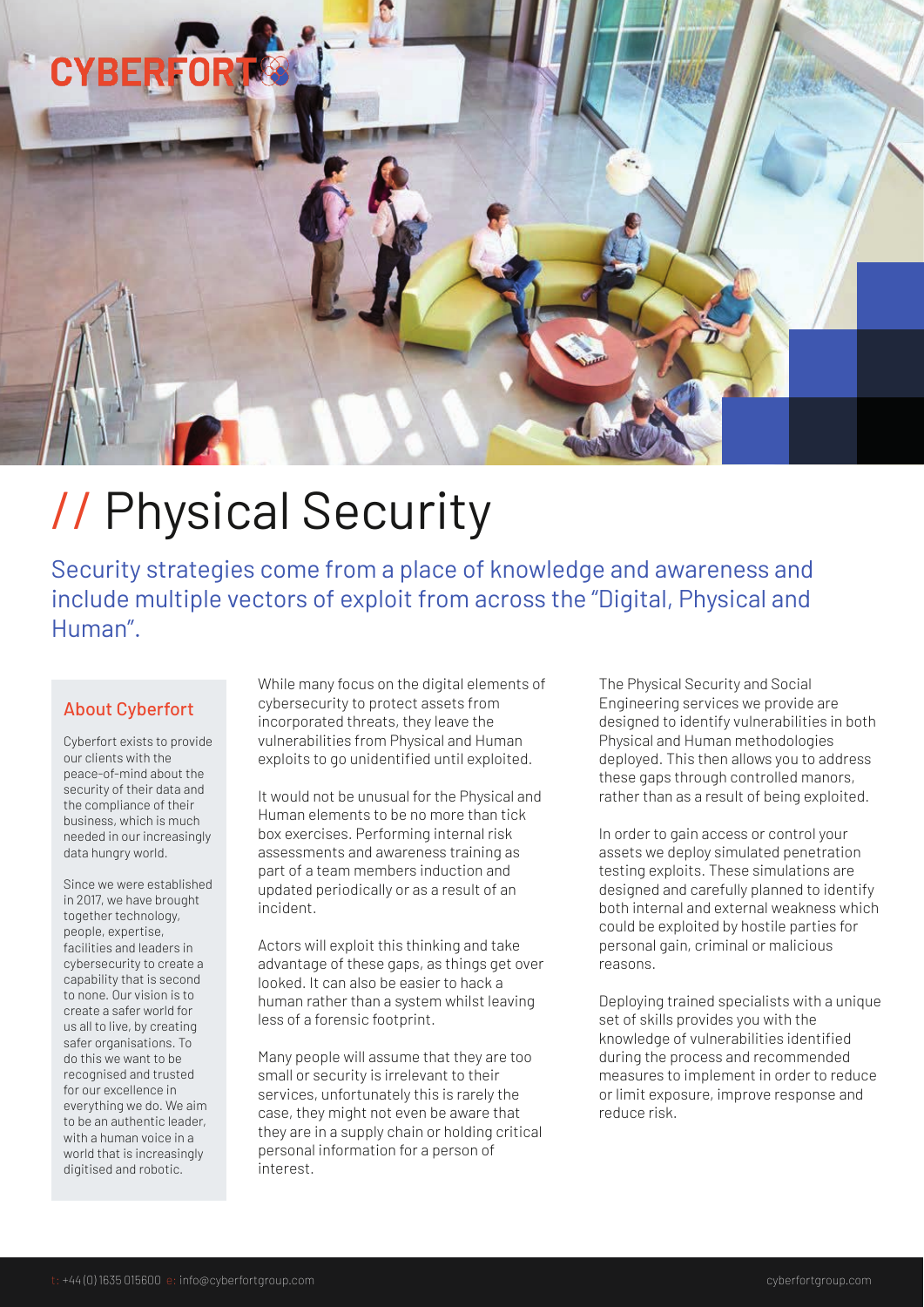# Cyberforts services encompass 5 separate activities:



#### Invited Assessments

An audit style review of your facilities or assets. We'll look at your processes, policies, methodologies and counter measures in place. From this we gauge the culture, base levels of training and awareness across a business. The key outcome from this service is to identify key vulnerabilities without testing and raise awareness.



# Full Health **Check**

A full health check will require an in depth scoping workshop, as this is a bespoke engagement that is aligned to your market vertical, specific facilities and rules of engagement. We will use a mix of methodologies to attempt engineer a desired outcome via legitimate and illegitimate methods. This would be used to simulate both criminal and state actors methodologies. The outcome of this will be identification and testing of vulnerabilities with little or no prior knowledge, gaining an understanding of culture and base-levels of training.



# Lite Health Check

A great analogy for this service is a Pro's version of playing knock down ginger, also known as Buzzing a target. We light test your perimeters and reception or public access areas. This is to gauge weakness against opportunistic criminal elements, over targeted attacks or state actors. We recommend the full health check first and then to have a lite test every 6 – 12 months.



#### The **Challenge**

This bespoke service engagement is utilised for testing a specific process or protection for an asset. Through the use of methodologies we attempt to engineer a single desired outcome via legitimate and illegimate methods. Desired outcomes could be placing an item in a secure area, removal of a dummy item or breaching a specific room. The outcome of the The Challenge would be to test security measures protecting a specific asset.



#### Remote Exploitation

This service focuses on the people within the organisation and the ability to gain information from an external attack vector. Using a number of methodologies we will perform social engineering tactics to build pictures of what information can be gathered or requests carried out. This would be used to simulate both criminal and state actors methodologies.



#### Due **Diligence**

When purchasing a business or selecting a vendor you would need to carry out technical, cyber and many other due diligences. Our service ensures that the front door is not propped open. This package combines health checks, remote exploit and an initial assessment to gauge weakness against opportunistic criminal elements, organised crime and state actors that produce risk factors.